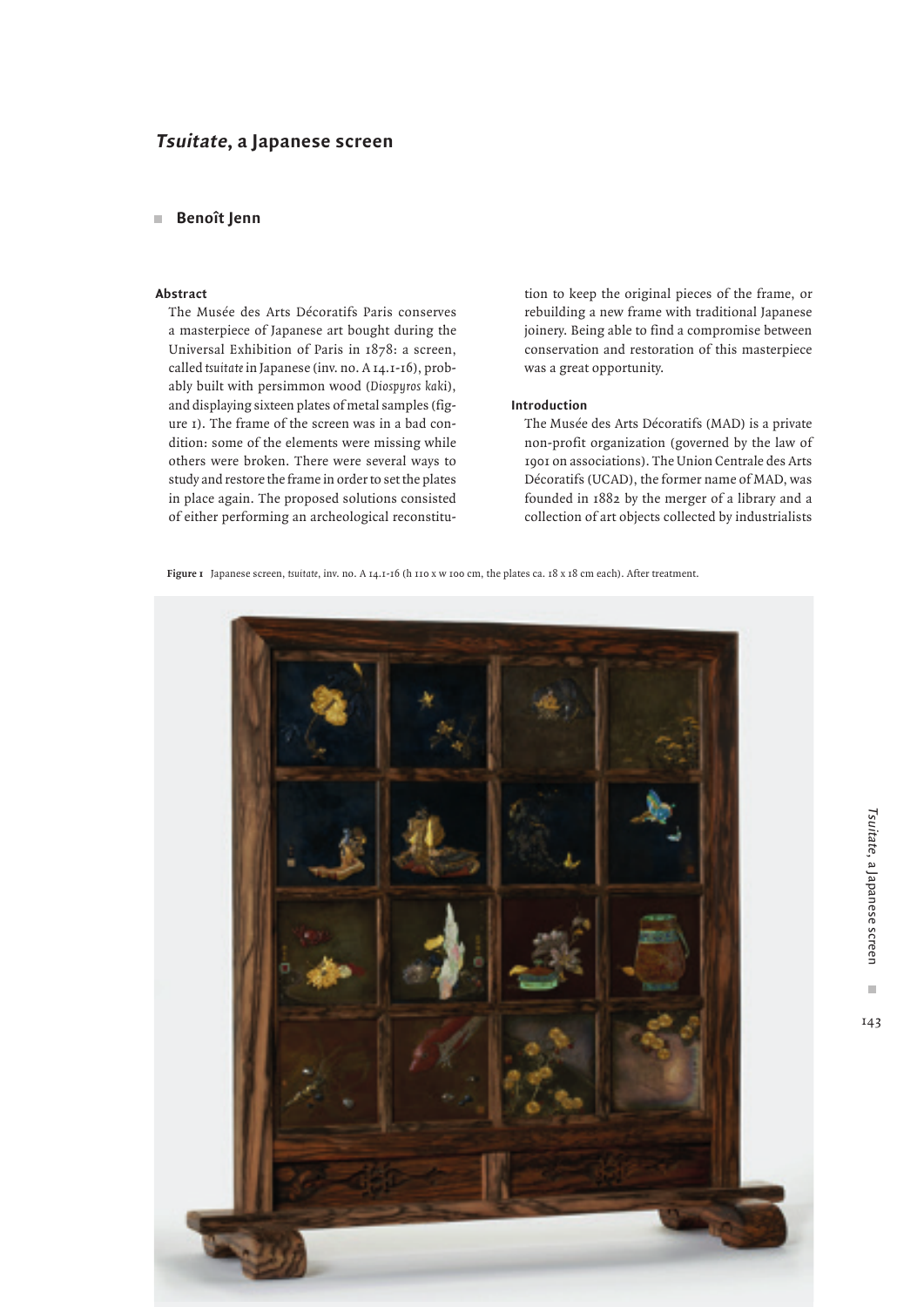

and connoisseurs. The museum was installed in the Louvre in 1905. The UCAD was founded on the idea of art diffusion and developing links between industry and culture, design and production. Art objects were acquired through purchases, gifts, bequests, and surrender in lieu of payment, often to increase the collection. The Japanese delegation exhibited thousands of art objects during the Universal Exhibition in 1878 and the UCAD bought some of them during this exhibition. The screen entered the collection on November 12, 1878.

## **The screen**

In 2001, several wooden pieces of an unidentified object were discovered in the furniture conservation workshop (figure 2). The pieces resembled a frame made with a non-domestic wood, with some pieces missing. The wood had a very nice pattern with blackish lines, and a joint that looked like a mitered gooseneck tenon. The fragments were kept in the workshop awaiting a conservation treatment. In 2014, the director of the museum asked me to build a frame to display Japanese metal plates in a screen. After checking the database, the unidentified wooden pieces were revealed to come from the Japanese screen at the 1878 Universal Exhibition.

During my research on the screen, very little information was found. In the old paper data file an annotation dated August 1970 specified that the 'plates were disassembled from the frame and stored in a box made of white wood'. An 'olivewood screen' composed of sixteen 'bronze' plates decorated and covered with enamels and precious metals bore the inventory number A 14 1 ('A' for Achat in French = purchase). This screen was reproduced in the *Revue des arts décoratifs* in 1882-1883, and described as 'metal chasing and inlay samples by Yoshida of Kyoto' (figure 3). The screen was made for the Universal Exhibition in 1878 in order to demonstrate the extraordinary smithing skills of Japanese craftsmen to European visitors.

In a description in the same magazine, the author stated: *'car celles-ci mobiles dans leur cadre de bois, sont fréquemment déplacées'* ('because these [plates] are interchangeable in their wooden frame, they are often moved'). In the MAD database we can read a description which explains that the wooden frame was broken and lost. Nobody has seen the screen complete ever since.

Figure 2 Fragments of the screen.



#### **Conservation approach**

The frame of the screen was a ruin. Several approaches could be chosen to rebuild the frame. In 2016, on the occasion of a symposium in Kyoto, it was time to share knowledge to find a compromise of conservation and restoration for this masterpiece of Japanese craftmanship. We needed to get together to find the most appropriate materials and skills to restore its entirety.

This object was made to demonstrate the skills of nineteenth-century Japanese craftsmen. The history of the relationship between Japan and France (and Europe) is long-standing. Knowledge, technical innovation, culture were spread through the universal exhibitions.

As it was written in the *Revue des arts décoratifs*, upon purchasing the Japanese screen in 1878, the museum acquired samples of *shibuichi* (typical Japanese copper and silver alloy artefacts) that were of highest interest. When the Japanese screen entered the collection of the UCAD, its status changed, and the object was transformed into a work of art. The screen became national and inalienable heritage. Today in France, only graduate conservators should take care of national heritage.

#### **Condition**

Two small decorated panels indicated the frontside of the screen. Many pieces of wood were lost: the left post and foot, the lower rail, and the small piece between the two lower panels (figure 4). All of the inner frame that joined the gaps between the plates of metal was lost. Some pieces of wood were broken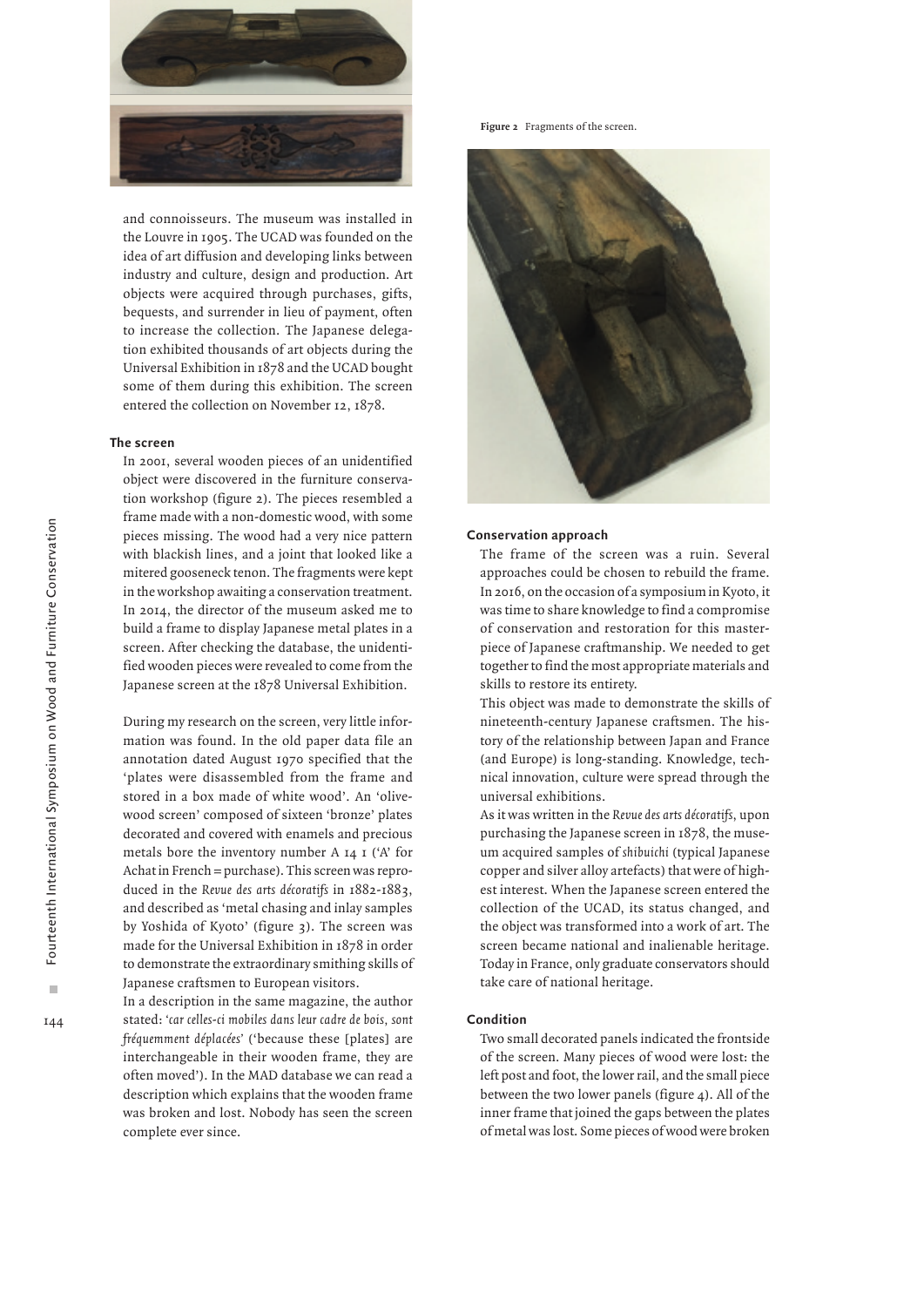

**Figure 3** Extract of the *Revue des arts décoratifs* (p. 357), showing the screen in entirety.

around the joint on the bottom of the right post and the top of the right corner. The metal plates were in good condition except for some areas of metal tarnishing.

#### **Treatment**

This paper enables us to develop the western point of view on conservation. It is based on the theory







**Figure 5** Detail of the screen showing the wood pattern.

of conservation. We may choose between different conservation options. Conservation actors (curator, conservator, etc.) need to share their points of view before any operation of conservation. In this case, because we had such sources of information as the article and the original pieces of wood, the collections department and the curatorial department decided to start the conservation of this screen by the reconstruction of the frame. The choice of wood was one of the main dilemmas. Using a different species of wood would differentiate the original parts from the new parts. This was one option. Furthermore, the structure can't be made with a veneered wood because the result will not be appropriate considering the complexity of the frame. But the unity of displayed objects in a museum of decorative arts such as the Musée des Arts Décoratifs in Paris oriented the choice of the wood. The appearance, the grain and the stripes of the new wood must match with the original wood. This is the reason why we would choose to use of a wood of the same species with the same appearance. Which kind of wood should we use?

In the *Revue des arts décoratifs*, Josse, the author, mistook the exotic wood for olivewood (Olea spp.). Indeed, the frame was probably made in Japan, and it was certainly made by a craftsman using a precious wood appropriate for an object such as this. Persimmon wood, *Diospyros kaki*, looks like the one used for the frame (figure 5). Its colour, its pattern, and its non-finished matte surface fit well with the shades of the patinated metal plates. Persimmon wood was often used for valuable objects. If we use the same wood for the restoration, there may be a faulty interpretation of the material history of the screen. In order to differentiate the new parts, we would mark them. The original piece of wood must absolutely be kept in place. The new pieces of wood must fit perfectly in the original assembly, without any pieces cut out. The conservation report will automatically accompany the object in the collection.

In the top right corner (figure 6) we faced a problem: for a museum visitor, the lost part is seen as a figurative anomaly. Consequently, the restoration of the missing part should stay in the background and have a lower level of color or should be made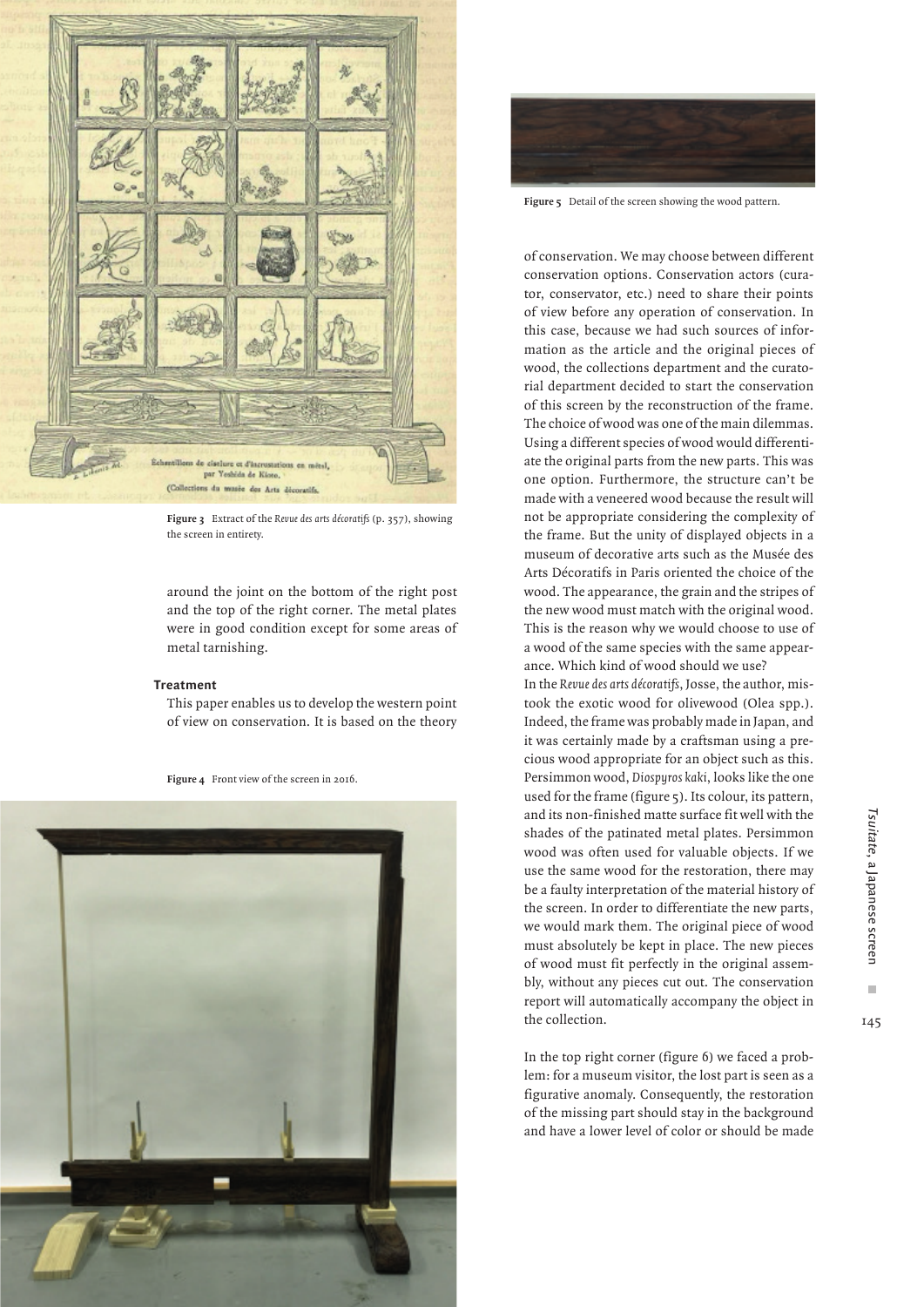

**Figure 6** Detail of the broken top right corner joint. **Figure 7** 1:2 scale model made with cherrywood.

in a neutral color. The conservator's work should not consist of the creation of a new work of art, but instead focus on decreasing the appearance of defects to recover a unity of interpretation. When restoring the functional character of the screen, we had to keep in mind to allow for the patinated metal plates to be taken out, too. Consequently, the panel in the back should not be sealed to the frame. I built a scale model (figure 7) of the *tsuitate* to bring to Japan and I brought some pictures of the wood. During the Kyoto symposium in 2016 I met different wood specialists, scientists, *sashimono yasan* (a woodworker specialized in wooden furniture and objects without any nails or screws), and wood merchants. We had many discussions around the *tsuitate* with all those specialists. I visited the workplace of Mr. Taizuke Murao, a wood merchant, with Dr. Mechtild Mertz, Asian wood specialist and translator of ideas for the project. We saw lots of kaki wood planks, but the grain didn't correspond to our frame. It was very impressive! Murao-san sells very high-quality wood for craftsmen. He confirmed that the wood of the screen is black kaki, *kurogaki*. It is very difficult to find kaki wood with this type of black-striped pattern because only 2% of kaki trees are black. When he saw the model I brought, he asked me: 'Who made this?' He was impressed, and therefore he agreed to sell me some wood. It was like an exam; Murao-san chooses his customers!

He promised to find some boards for the reconstruction of the missing parts, and he told me that it would cost me an arm and a leg. The more black, the more expensive it would be. At the same time, I asked Mr. Hiroaki Usui, one of the cabinetmakers we met, if he wanted to come to Paris to participate in a workshop.

Back in France, we applied to the Fondation francojaponaise Sasakawa Project Support program to invite the craftsmen to Paris. In May 2017, Muraosan found the right kaki wood. The tree had been



cut down twenty-five years earlier and was well seasoned. The 'Friends of the MAD' gave money to buy two boards of the kaki, and hinoki (*Chamaecyparis obtusa*) for the backboard of the frame.

The Sasakawa foundation accepted our project. Financially supported, the two Japanese craftsmen Usui-san, CEO of Kuroda Kobo, and his assistant Choi-san came to Paris in June 2018 to share their expertise for the project. Usui-san and Choi-san are two craftsmen from Otsū city with a huge range of skills in traditional woodworking. Together with Dr. Mechtild Mertz we discussed every detail of the *tsuitate*. Dr. Mertz made an important contribution to this project. Together we found solutions for how to implement the traditional techniques and materials in the conservation and reconstruction of the screen.

We began the technical work first with a long observation of the original pieces of the *tsuitate*. Together we determined how to cut the very expensive wood. We planned how to make the kidori; this step of cutting the wood is very important because this first sawing will determine the best, or the chosen surface, of the board that will be visible. Hiroaki-san showed me how to draw and cut the famous Japanese joints for this job. We did some samples of joints such as the famous *kamatsugi joint*, a gooseneck tenon-and-mortise. During this journey, every detail of the conservation was checked together. We found a great combination between western and Japanese solutions to rebuild the screen.

After the training, I began the work alone but I kept in my mind the recommendations of the craftsmen on every step of the work. I shaped the new pieces of wood as the left post and the long lower rail. The second foot was cut out and carved to match the original and the moldings were shaped.

One of the most important aspects of the restoration was the possibility of dismantling some parts of the *tsuitate*. For example, the tenon of posts going trough the lower rail and legs was hold in place as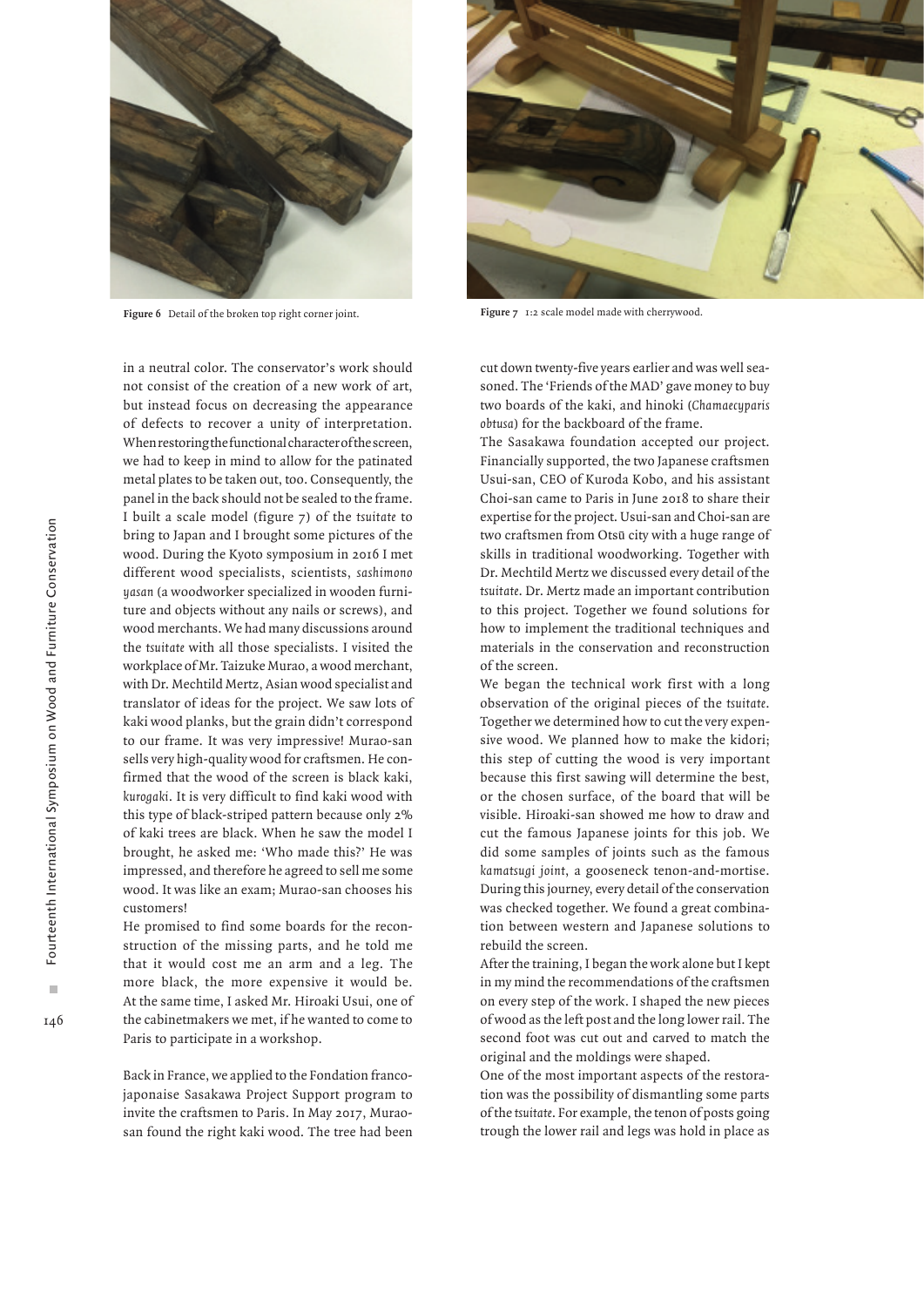is done the traditional way in Japan, a long tenon just locked with a key. I discovered the same kind of joint on several *tsuitate* in Japan.

Under UV light we could see that some joints of the outer framework were glued with protein glue. The left top corner *kamatsugi* joint was drawn on the new kaki post and cut with traditional Japanese saws and chisels to fit with the tenon without anything cut out from the original part.

I was cautious in this work because the original elements were deformed and twisted. The cutting of the wood integrated the defects of the kaki because it gave some surprises such as knots and cracks. Hiroaki-san told me about the problem of splitting during the cutting of the wood. The hardness or density is similar to a dense walnut with more areas of cross grain.

For the inner framework I did not use solid kaki because this wood twists too much. Solid European walnut was used and veneered with a thick layer of kaki. All the pieces were jointed with a range of small tenon-and-mortises (figure 8).

To finish the work, I redid a panel as a *fusuma*, a light softwood panel made with a latticework covered on each side with a thin panel of hinoki (figure 9). All the surface of the redone wood was planed with



Figure 9 Back view of the screen.

a smoothing plane and polished with horsetail to give a very nice shiny surface, then brushed with a vegetal Japanese brush. The original wood surface was simply cleaned with an aqueous buffered solution and brushed after.

During 2018, Mrs. Catherine Didelot, metals conservator at MAD, took care of the metal plates. They were analyzed by the laboratory of the C2RMF, the



m.

147